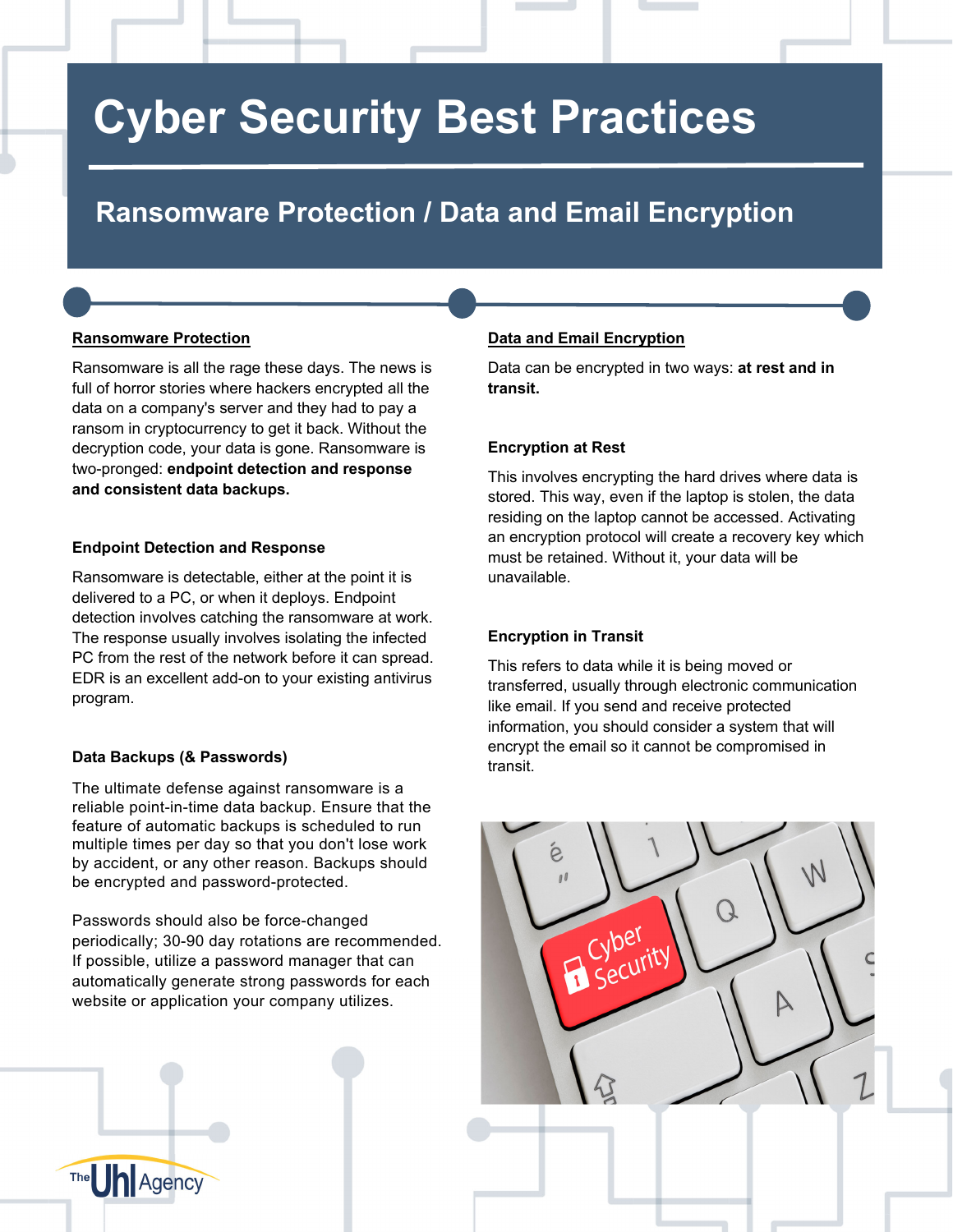# **Cyber Security Best Practices**

### **Gateway Security / Multi-Factor Authentication**

#### **Gateway Security**

This refers to the outermost layer of your IT system essentially the spot where your network touches the internet by way of router or modem. Most internet service providers have minimal or no firewall capabilities. You should invest in a robust firewall that includes virus scanning, intrusion and hacking prevention.

#### **Antivirus Protection**

Every PC or server on your network should have an antivirus program that does both on-access scanning and does a scheduled daily full scan of the hard drive. If a virus is found, the administrator of your network and the affected user should be notified by the antivirus program.

#### **Email Filtering**

The **Un** Agency

The primary avenue for hackers to gain access to data or engage in their nefarious practices these days is via email. Third-party services are available to scan and remove emails that may be spam, phishing, or contain a virus. Most email systems have these features, but the add-on of paid services can add an increased level of security.

#### **Multi-Factor Authentication**

Multi-factor authentication (MFA) or two-factor authentication (2FA) are processes where, after your initial entry of user name and password onto a PC, laptop, tablet, or other device, a token is sent by way of a text message, email, voice message or an authenticator app on a mobile device. This token provides a secondary method of authentication to verify the identity of the user.

#### **Email Two-Factor Authentication**

This form of two-factor authentication is built specifically for your email. This is now built-in to most email providers and simply needs to be activated. You won't have to authenticate every time you check your email at your PC, and it is customizable for how often you're prompted to approve your request. If this isn't available through email, you should implement 2FA at a minimum for users to log onto company owned devices.